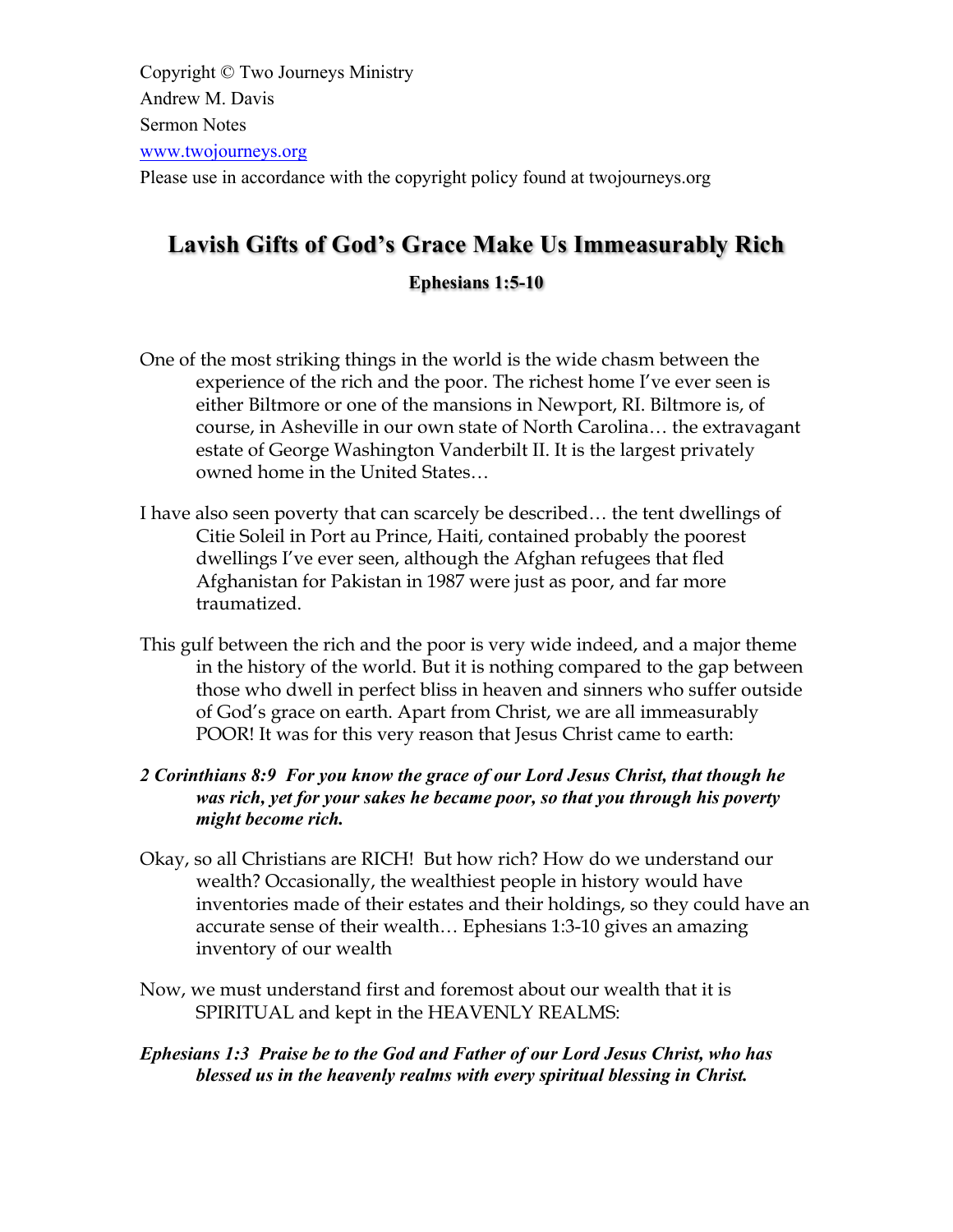- This is a direct rebuke to the "health and wealth" false gospel, which sees wealth the same way that the Vanderbilts and Gates's of the world do… in gold, silver, real estate, stocks, bonds, houses, yachts, etc.
- I. Christians are Immeasurably Rich

### *Ephesians 1:3 Praise be to the God and Father of our Lord Jesus Christ, who has blessed us in the heavenly realms with every spiritual blessing in Christ.*

- Paul began the epistle by praising God for the astonishing blessings we have in Christ
- THESE HEAVENLY BLESSINGS, these SPIRITUAL BLESSINGS are the currency of our wealth in Christ… BLESSINGS!!
- Our wealth is immeasurably valuable, it is spiritual, it is kept in the heavenly realms, and it is listed IN PART for us in Ephesians 1:3-10.
- Last week, we focused on the first blessing we ever received… a blessing given us before the foundation of the world… our ELECTION in Christ:
- *Ephesians 1:4 For he chose us in him before the creation of the world to be holy and blameless in his sight.*
- Now, we are going to continue walking through these verses and finding the lavish treasures of grace just lying there for us to pick up, gaze at, study, cherish
- Why does God want us to know how rich we are? Because it will powerfully affect the way we live in this world, the way we love and serve God, the way we love and serve others
- So let's find out just how rich we are!
- II. The Source of Our Riches: God's Delighted Grace
	- A. Gifts Grudgingly Given Are No Gifts At All
		- 1. Everyone has encountered the stingy giver… the manipulator… the one who lets you know just how much all this is costing
- *Proverbs 23:6-8 Do not eat the food of a stingy man, do not crave his delicacies; <sup>7</sup> for he is the kind of man who is always thinking about the cost. "Eat and drink," he says to you, but his heart is not with you. <sup>8</sup> You will vomit up the little you have eaten and will have wasted your compliments.*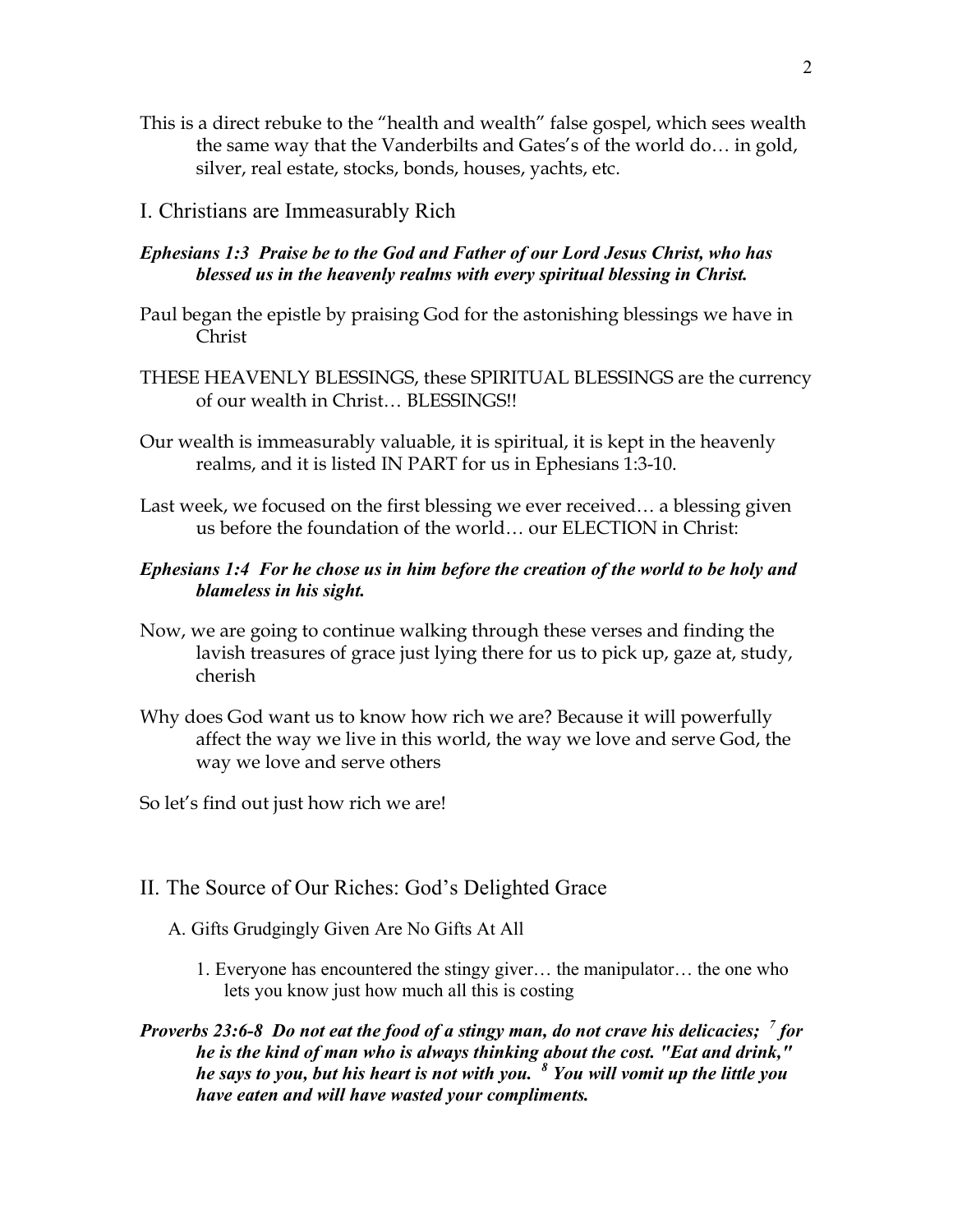2. God isn't like that!! God truly ENJOYS giving us riches!!

#### *Luke 12:32 Fear not, little flock; for it is your Father's good pleasure to give you the kingdom.*

3. The cost of these amazing riches is IMMEASURABLE… all of them bought with the blood of Jesus, His only Begotten Son

### *Ephesians 1:7 In him we have redemption through his blood*

4. God loves a cheerful giver

#### *2 Corinthians 9:6 God loves a cheerful giver.*

- 5. Even better… God IS a cheerful giver!!
	- a. That text said "NO RELUCTANTLY or UNDER COMPULSION…"
	- b. God has not made us rich reluctantly, nor was He under any kind of compulsion
	- c. He did it FREELY
- 6. Many verses in this section highlight God's attitude, God's motive in making us rich… the source of our wealth was the cheerful lavish grace of God!
- B. Unconditional Love (vs. 4)

### *Ephesians 1:4-5 In love <sup>5</sup> he predestined us to be adopted as his sons*

- 1. The words "in love" in verse 4 may either be attached to the previous phrase or the following phrase
	- a. Either

### *KJV Ephesians 1:4 According as he hath chosen us in him before the foundation of the world, that we should be holy and without blame before him in love*

In other words, that we should be CHARACTERIZED by holiness and blamelessness and love. That we should be LOVING

#### b. Or

### *Ephesians 1:4-5 In love <sup>5</sup> he predestined us to be adopted as his sons*

- c. Can't choose between them… BOTH are true
- d. Related in this way: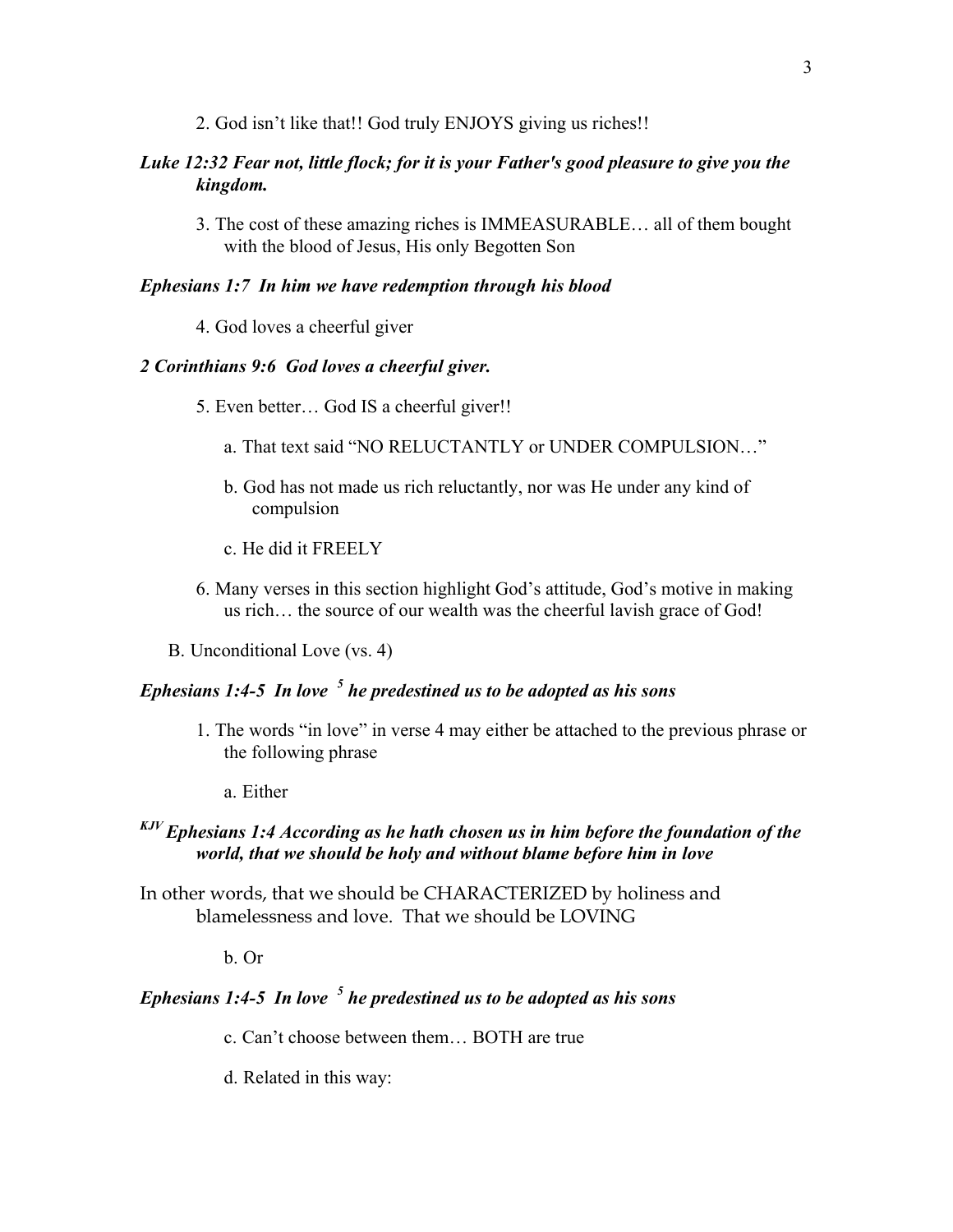#### *1 John 4:19 We love because he first loved us.*

- e. But I am choosing to link the love with God's own demeanor in predestining us to be adopted
- f. God DELIGHTED in us, set His affection on us, was PLEASED with us and PREDESTINED US…
- g. He LOVED us and predestined us

#### *Jeremiah 31:3 The LORD appeared to us in the past, saying: "I have loved you with an everlasting love; I have drawn you with loving-kindness.*

2. God's love is immeasurable and the source of all these blessings… it has made us incredibly rich… and it will never be taken from us

### *Romans 8:38-39 For I am convinced that neither death nor life, neither angels nor demons, neither the present nor the future, nor any powers, <sup>39</sup> neither height nor depth, nor anything else in all creation, will be able to separate us from the love of God that is in Christ Jesus our Lord.*

- 3. This DELIGHT in God is UNCONDITIONAL
- 4. This is the beauty of unconditional love… there was nothing in us that attracted God to choose us or predestine us

### *Deuteronomy 7:7-8 The LORD did not set his affection on you and choose you because you were more numerous than other peoples, for you were the fewest of all peoples. <sup>8</sup> But it was because the LORD loved you and kept the oath he swore to your forefathers that he brought you out with a mighty hand and redeemed you from the land of slavery*

- In other words, I have loved you because I have loved you. Not because of anything in us, but because of what was in Him
- God's love for us is not DRAWN OUT FROM His heart by us, but it flows out from His heart unconditionally toward us
- Actually, our status as sinners in Adam and in actuality clearly highlights this unconditional love:

#### *Romans 5:8 But God demonstrates his own love for us in this: While we were still sinners, Christ died for us.*

- So much evidence for God's delight in making us rich, God's love, God's grace in this passage
	- C. His Pleasure and Will (vs. 5)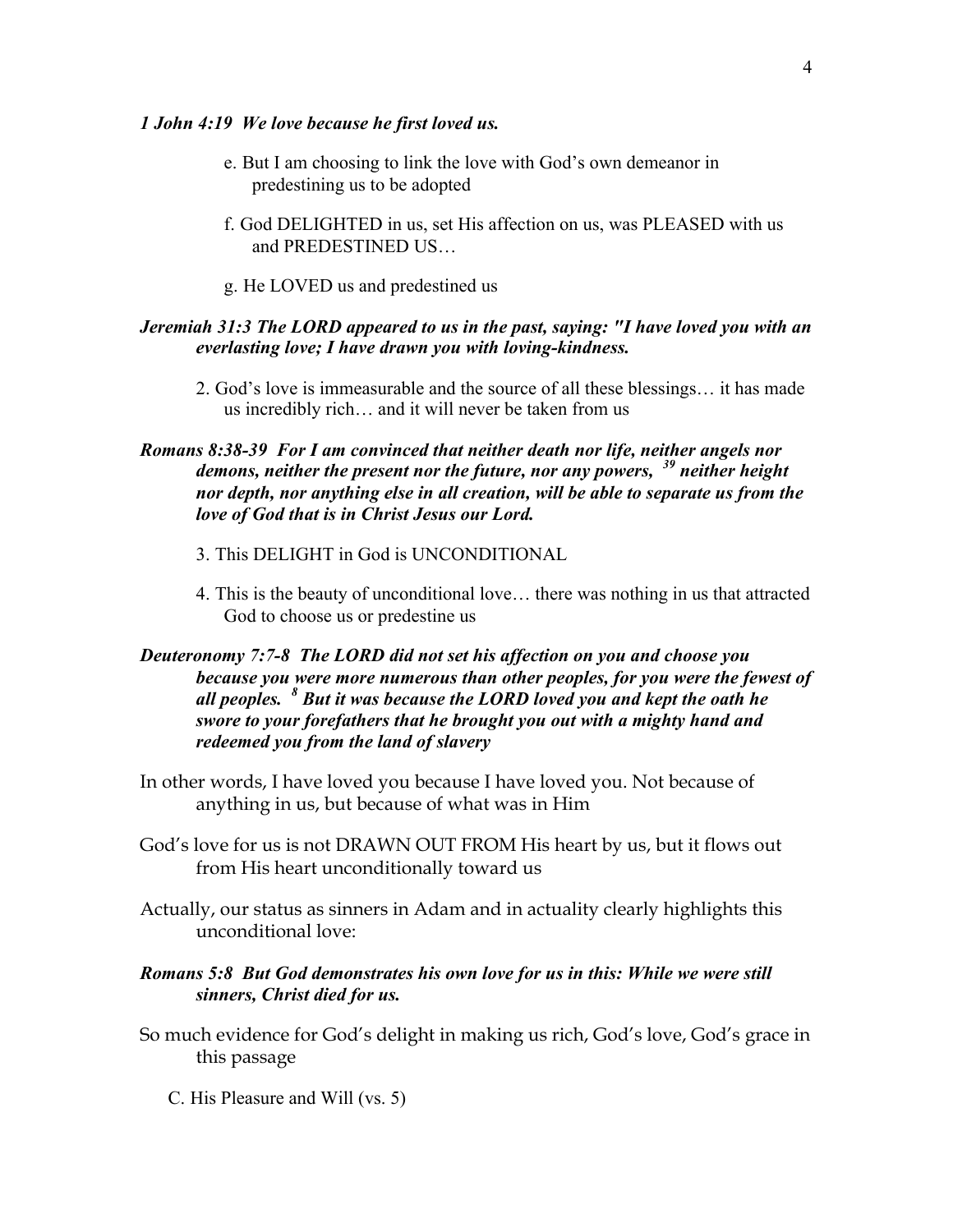#### *Ephesians 1:5 in accordance with his pleasure and will*

- 1. God's delight and pleasure in making us rich in Christ is centrally on display
- 2. It brings Him so much pleasure to predestine us and adopt us
- 3. This is His will… what He is choosing to do from His heart
- D. Glorious Grace (vs. 6)

#### *Ephesians 1:6 to the praise of his glorious grace, which he has freely given us in the One he loves.*

- 1. There is a sense of the lavishness of God's grace here
- 2. Like making millions of people infinitely wealthy doesn't tax His resources at all, any more than a torch igniting a match doesn't weaken the blaze of the torch in the least
- 3. God's grace is FREELY GIVEN, LAVISHLY given
- 4. Grace = the settled determination in the heart of God to bless us;

Grace = merciful kindness in the heart of God; commitment to do us good, gladly to do us good! It is related in Greek literature to "sweetness" or "attractiveness"… its origin is in the heart, the very soul of God the Father… a motion of His heart to bless us

E. Riches of God's Grace (vs. 7)

### *Ephesians 1:7-8 in accordance with the riches of God's grace <sup>8</sup> that he lavished on us*

- 1. Similar words
- 2. A freeness, a cheerfulness, an energy in all this generosity
- 3. "Riches": God is staggeringly wealthy, and He gives IN ACCORDANCE WITH the riches of His grace... in other words, gifts proportional to His resources
- 4. Vs. 8 "Lavished" = to abound, to overflow, to exceed all boundaries
- 5. There is an amazing wideness and scope to these words
- F. Good Pleasure (vs. 9)

#### *Ephesians 1:9 according to his good pleasure, which he purposed in Christ*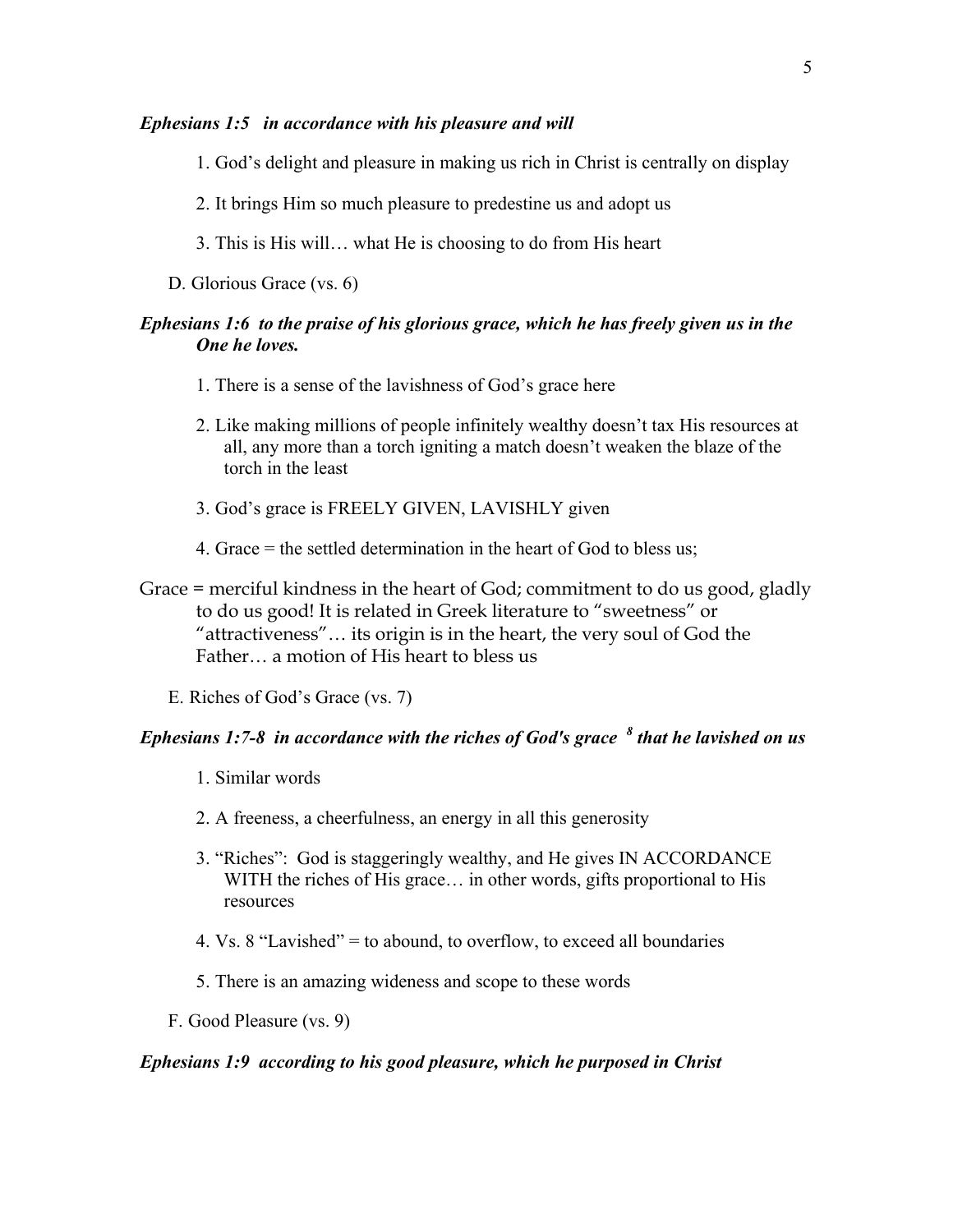- 1. Again, the similar sense of the delight, the pleasure God derives in making us staggeringly rich!!
- Picture a little girl who has knit something for her daddy… a long scarf she's worked on for months with her mommy's help; the time has come to wrap it up and give it to him. She is humming to herself as she rolls it up and ties a string around it to keep it rolled up and then smiling to herself as she wraps it; and she CAN'T WAIT to give it to him! To see the look on his face as he opens it and sees all the beautiful knitting she's done
- The joy, the anticipation of a truly loving heart in giving a generous gift can hardly be captured in words

This is the delight God has in giving us these rich gifts of grace

- III. A Partial Inventory of Our Riches (vs. 4-9)
- *Ephesians 1:4-10 In love <sup>5</sup> he predestined us to be adopted as his sons through Jesus Christ, in accordance with his pleasure and will-- <sup>6</sup> to the praise of his glorious grace, which he has freely given us in the One he loves. <sup>7</sup> In him we have redemption through his blood, the forgiveness of sins, in accordance with the riches of God's grace <sup>8</sup> that he lavished on us with all wisdom and understanding. <sup>9</sup> And he made known to us the mystery of his will according to his good pleasure, which he purposed in Christ, <sup>10</sup> to be put into effect when the times will have reached their fulfillment-- to bring all things in heaven and on earth together under one head, even Christ.*
- Five spiritual blessings: predestination; adoption; redemption/forgiveness of sins; wisdom/understanding; revelation
	- A. Predestination (vs. 5)
		- 1. Last week, we spent a great deal of time on election… God's sovereign choice of some people to be saved through Christ
		- 2. You may ask, "Aren't election and predestination the same thing?" No… they're not
		- 3. In election, God sovereignly identifies WHO will be saved… what are the individuals God will create and then save through Christ
		- 4. In predestination, God sovereignly identifies aspects of that salvation, perhaps even the final destination
		- 5. What does "predestination" mean?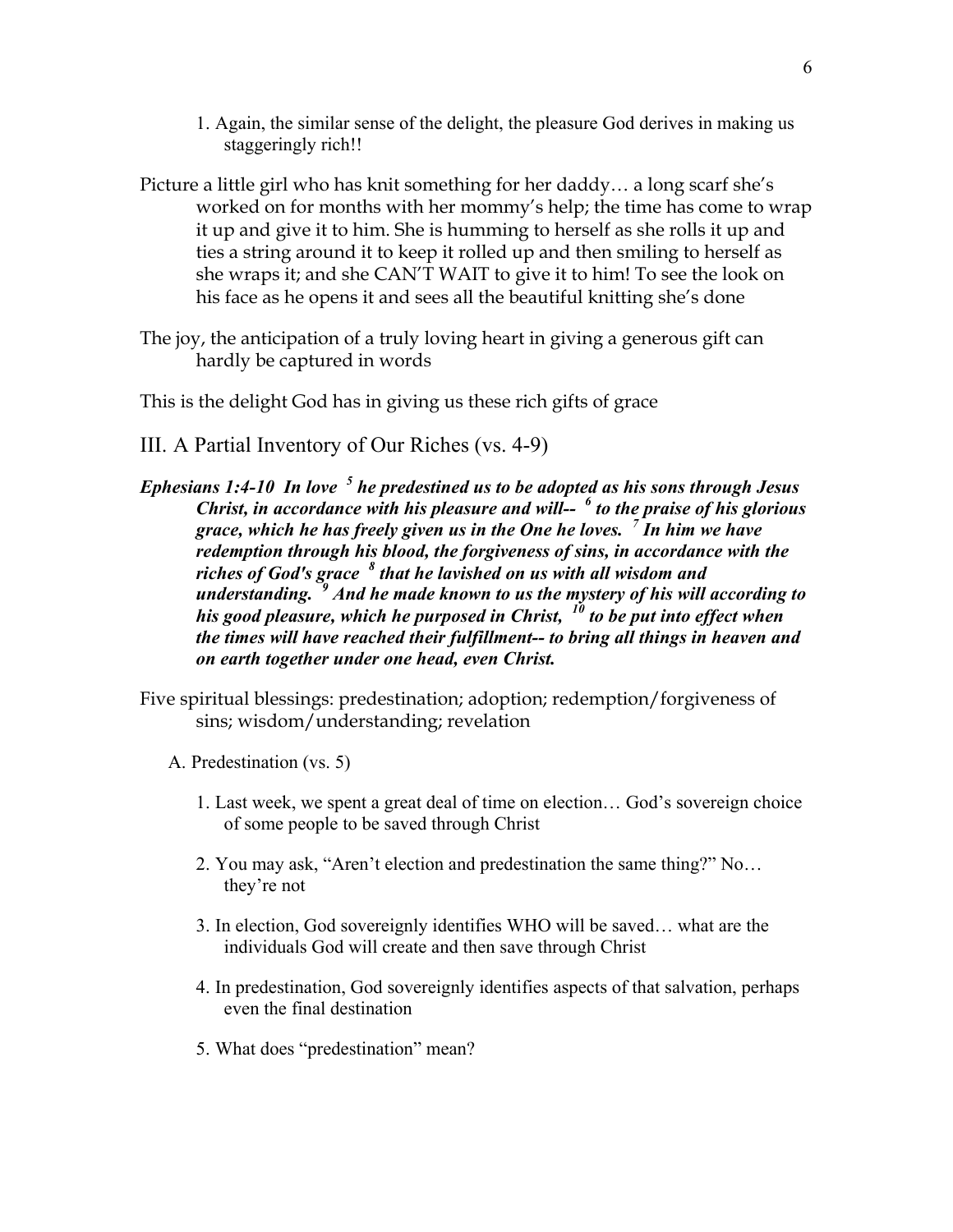- a. To determine ahead of time what will happen; to decree; to foreordain; to decide beforehand
- b. Greek: the word literally means to set the boundaries ahead of time for someone's life
- Greek: "pro" (beforehand) "oridzo" = to mark out the boundaries or limits (of any place or thing), from which we get the word "horizon"
	- c. Vivid picture in the Old Testament: boundary lines for Jews' inheritance in the Promised Land
	- d. The lot was cast, and how it "came up", that was someone's "allotted" inheritance

### *Psalm 16:6 The boundary lines have fallen for me in pleasant places; surely I have a delightful inheritance.*

God chooses our "boundary lines" for us ahead of time

- 6. Long debates over predestination
	- a. People struggle with the idea that God chooses our boundary lines before the foundation of the world
	- b. They wonder, "Where is freedom of choice?" "Doesn't this make God the author of evil?" and many such questions
	- c. When it comes to salvation, people balk because it makes it seem like we're robots, or that God is unjust in sending anyone to hell if He's just predestined everything
	- d. Whatever we think about it, though, every Bible-believing Christian MUST believe in predestination… for the simple reason that it's taught here in this passage and others
	- e. I do not believe for a moment that predestination makes us robots… if God had wanted us to be robots, He could easily have done that! God created us in His image to make choice, to exercise our wills… to love and to hate and to yearn and to choose… just that His loving and hating and yearning and choosing COME FIRST
- 7. Predestination is essential to the sovereign plan and power of God
	- a. God is a King and He makes decrees
	- b. He is not reacting to human history; He decrees whatever comes to pass, that His final ends may be established and guaranteed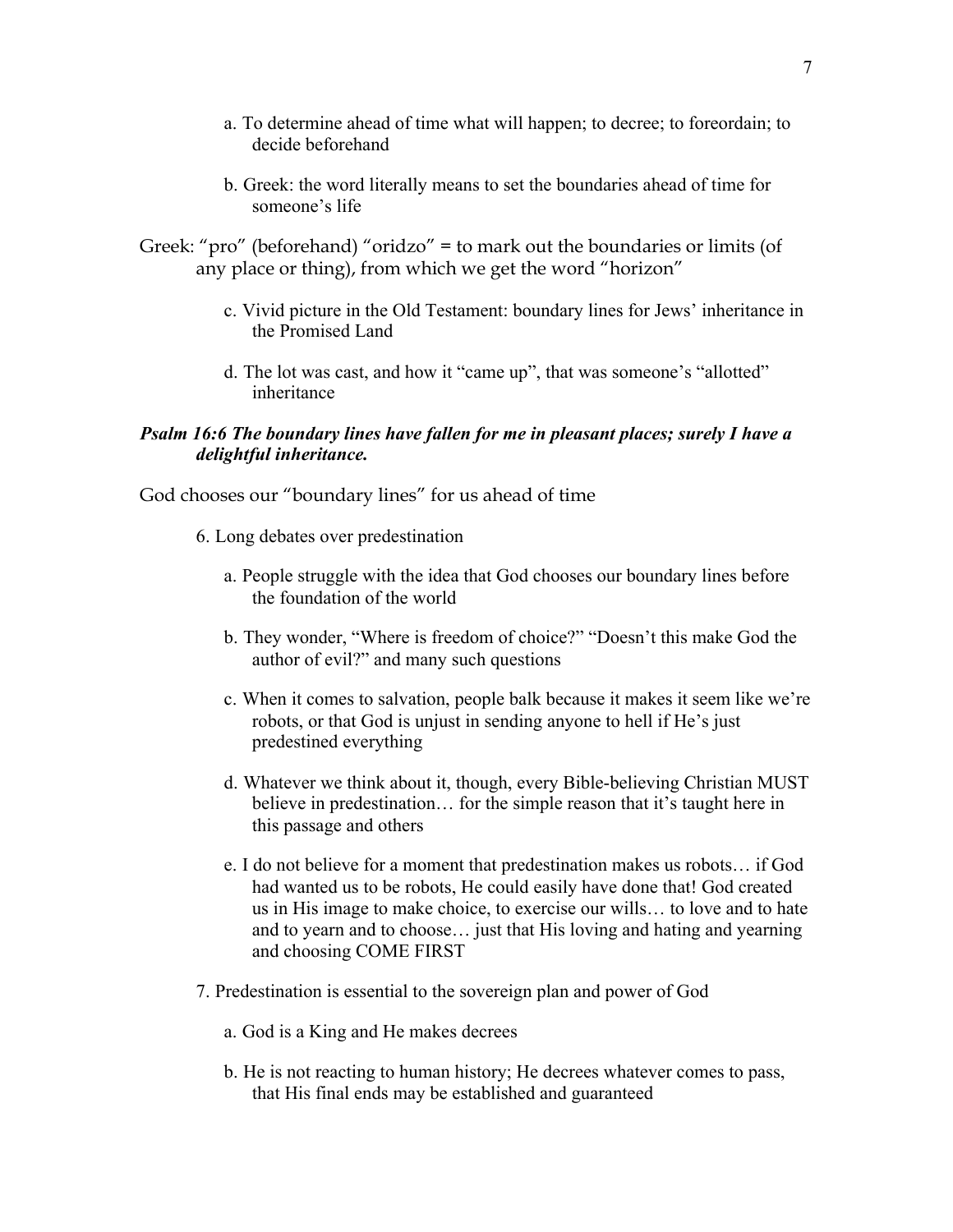8. What is predestined here?

- *Ephesians 1:4-5 In love <sup>5</sup> he predestined us to be adopted as his sons through Jesus Christ*
	- 9. What is predestined elsewhere?

### *Romans 8:29 For those God foreknew he also predestined to be conformed to the likeness of his Son, that he might be the firstborn among many brothers.*

a. Absolute guarantee of final salvation!!

#### *Romans 8:30 And those he predestined, he also called; those he called, he also justified; those he justified, he also glorified.*

B. Adoption (vs. 5)

### *Ephesians 1:4-6 In love <sup>5</sup> he predestined us to be adopted as his sons through Jesus Christ, in accordance with his pleasure and will-- <sup>6</sup> to the praise of his glorious grace, which he has freely given us in the One he loves.*

- 1. Paul borrows an idea from the Roman world and applies it by analogy to what God does for us in Christ
	- a. In the Roman world, a wealthy noble-man could take a slave or friend into his home and, for whatever reasons seemed good to him, make him legally a son
	- b. It was a matter of LEGAL STATUS… of rights and privileges
	- c. The adopted son could inherit this wealthy man's property, sign documents in his name, have access to the man himself, etc.
	- d. It was all a matter of a standing in the sight of the law
- 2. We Christians are the "adopted" sons and daughters of the living God
- 3. Jesus is the "only begotten" Son of God… we are adopted

### *John 3:16 ¶ "For God so loved the world, that He gave His only begotten Son, that whoever believes in Him should not perish, but have eternal life.*

#### LEGAL POSITION as sons vs. NATURE as sons

4. In Ephesians 1:5, we are predestined to be adopted as God's Sons… we will be heirs of God in eternity; this is a matter of standing, of status in the eyes of the universe… unlike natural born sons, adopted do not share in the NATURE of the adoptive father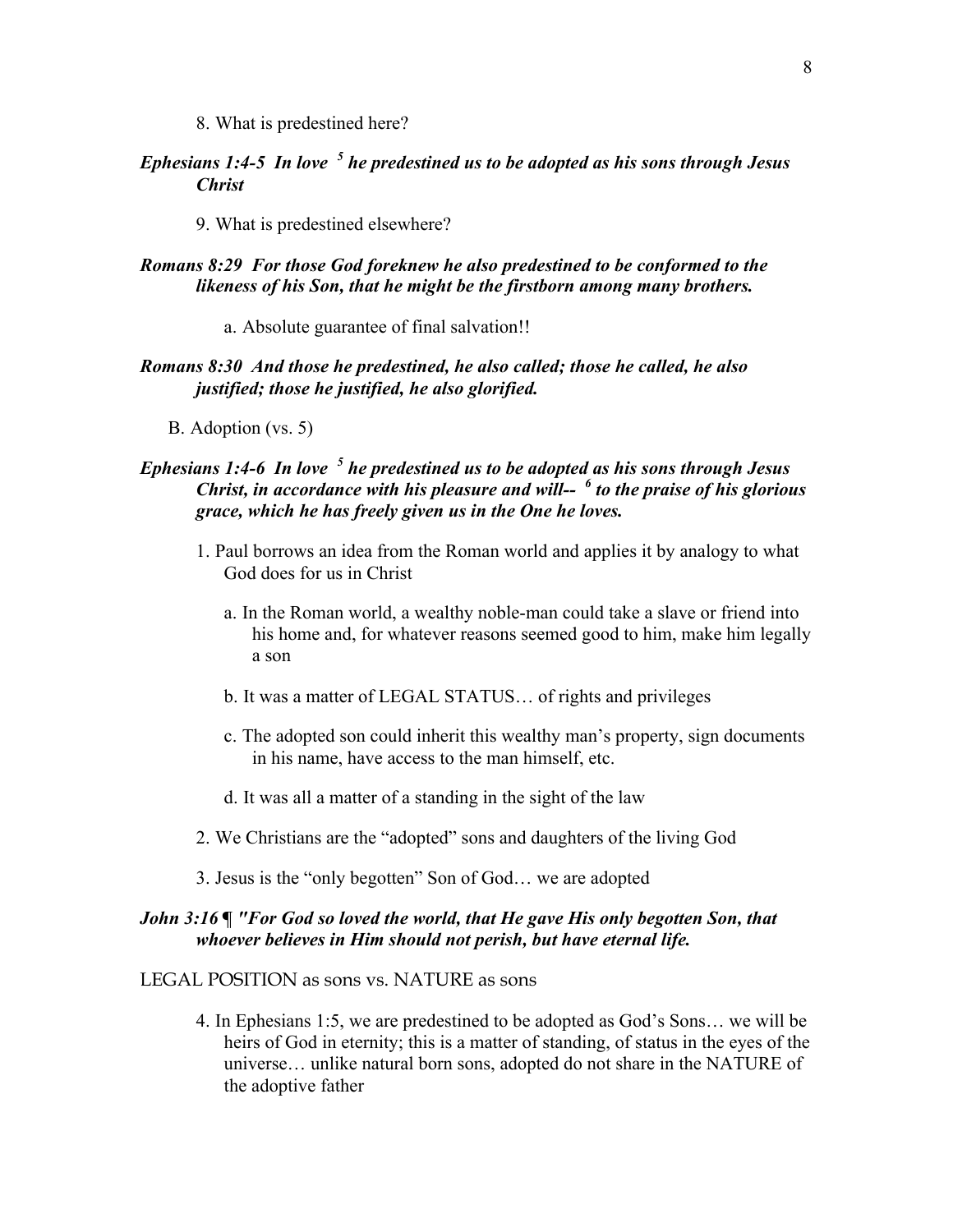5. In Romans 8, we are predestined to be CONFORMED to Christ's nature

*Romans 8:29 For those God foreknew he also predestined to be conformed to the likeness of his Son, that he might be the firstborn among many brothers.*

6. In John 1, we become children of God by faith in Christ

*John 1:12-13 But to all who did receive Him, He gave them the right to be children of God, to those who believe in His name, <sup>13</sup> who were born, not of blood, or of the will of the flesh, or of the will of man, but of God.*

7. In Romans 8, we have intimacy with the Father as adopted children

*Romans 8:15-16 For you did not receive a spirit that makes you a slave again to fear, but you received the Spirit of sonship. And by him we cry, "Abba, Father." <sup>16</sup> The Spirit himself testifies with our spirit that we are God's children.*

8. In Hebrews 12, we are disciplined by the Father to share in His holiness

- *Hebrews 12:7-8 Endure hardship as discipline; God is treating you as sons. For what son is not disciplined by his father? <sup>8</sup> If you are not disciplined (and everyone undergoes discipline), then you are illegitimate children and not true sons.*
- *Hebrews 12:10 Our fathers disciplined us for a little while as they thought best; but God disciplines us for our good, that we may share in his holiness.*

9. In John 8, we have security, assurance

- *John 8:35 Now a slave has no permanent place in the family, but a son belongs to it forever.*
	- 10. As sons and daughters, we have FREE ACCESS to God our Father

*Ephesians 2:18 For through him we both have access to the Father by one Spirit.*

*Ephesians 3:12 In him and through faith in him we may approach God with freedom and confidence.*

Tim Keller in Twitter:

The only person who dares wake up a king at 3:00 AM for a glass of water is a child. We have that kind of access.

11. Conclusion of our adoption is resurrection:

#### *Romans 8:23 we wait eagerly for our adoption as sons, the redemption of our bodies.*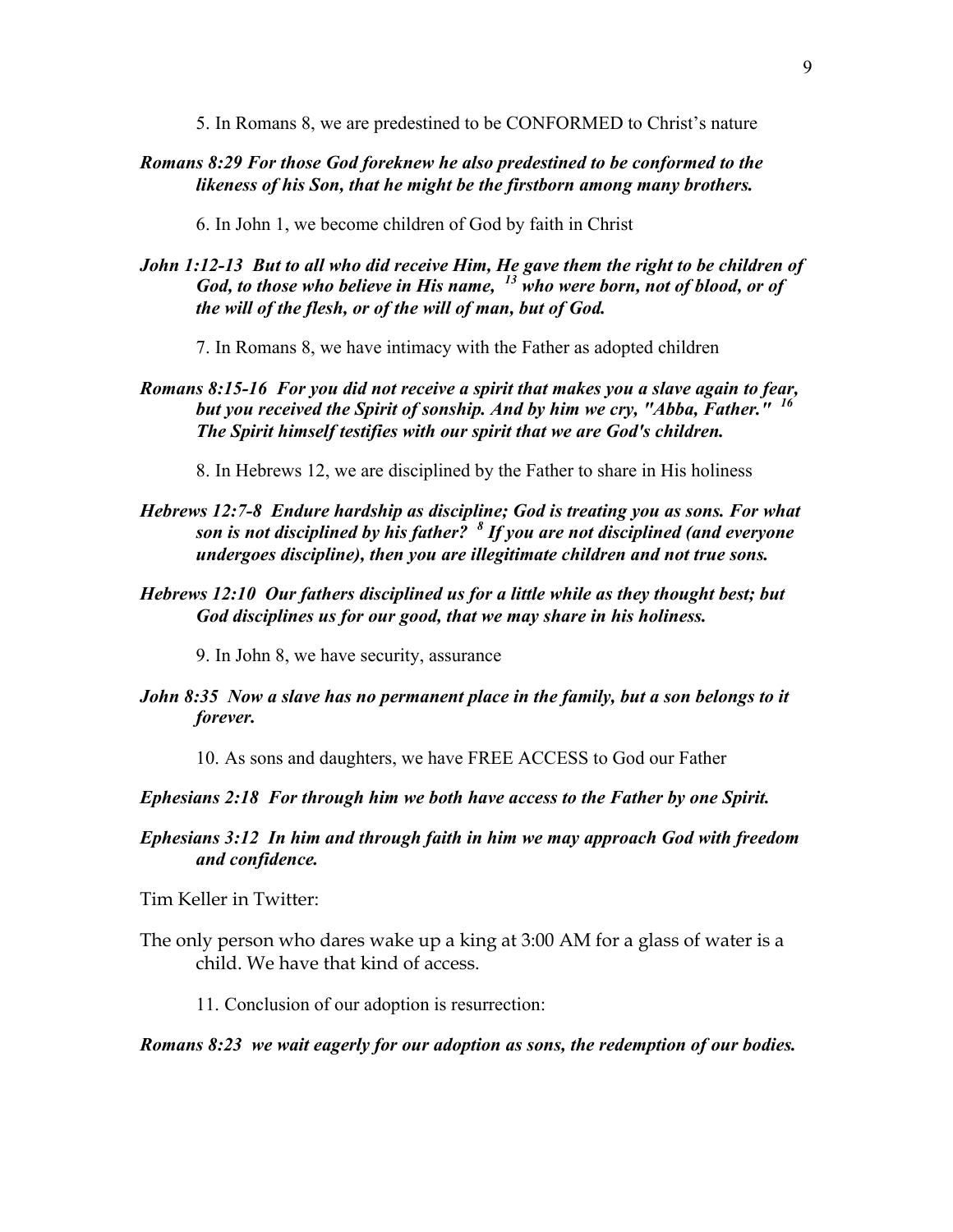- 12. Summary: before the foundation of the world, God chose us in Christ and in love predestined that we should be adopted as his sons, and conformed to Christ in his nature, and finally perfect in resurrection bodies!
- C. Redemption, Forgiveness of Sins (vs. 7)

### *Ephesians 1:7-8 In him we have redemption through his blood, the forgiveness of sins, in accordance with the riches of God's grace <sup>8</sup> that he lavished on us*

- 1. In order for God to delight in us, He must deal with our sins… God loves us in Christ but hates the wickedness of our sins
- 2. So, essential to the riches God lavishes on us is redemption, which Paul defines as the forgiveness of sins
- 3. Redemption = the buying of slaves out of bondage
	- a. Image powerfully established in OT with the deliverance of Israel from slavery in Egypt

### *Exodus 6:6-7 "Therefore, say to the Israelites: 'I am the LORD, and I will bring you out from under the yoke of the Egyptians. I will free you from being slaves to them, and I will redeem you with an outstretched arm and with mighty acts of judgment. <sup>7</sup> I will take you as my own people, and I will be your God.*

- b. We were slaves to sin, deeply in debt, and could not free ourselves
- c. We owed the Law our own deaths, for the wages of sin is death
- d. So God REDEEMED US by the blood of His Son, Jesus Christ
- e. Blood = life poured out in sacrifice

#### *Hebrews 9:22 without the shedding of blood there is no forgiveness.*

- *1 Peter 1:18-19 For you know that it was not with perishable things such as silver or gold that you were redeemed from the empty way of life handed down to you from your forefathers, <sup>19</sup> but with the precious blood of Christ, a lamb without blemish or defect.*
- *Isaiah 53:5 But he was pierced for our transgressions, he was crushed for our iniquities; the punishment that brought us peace was upon him, and by his wounds we are healed.*
	- 4. Forgiveness of sins is an immeasurably rich blessing from God
		- a. The record of our sins was long;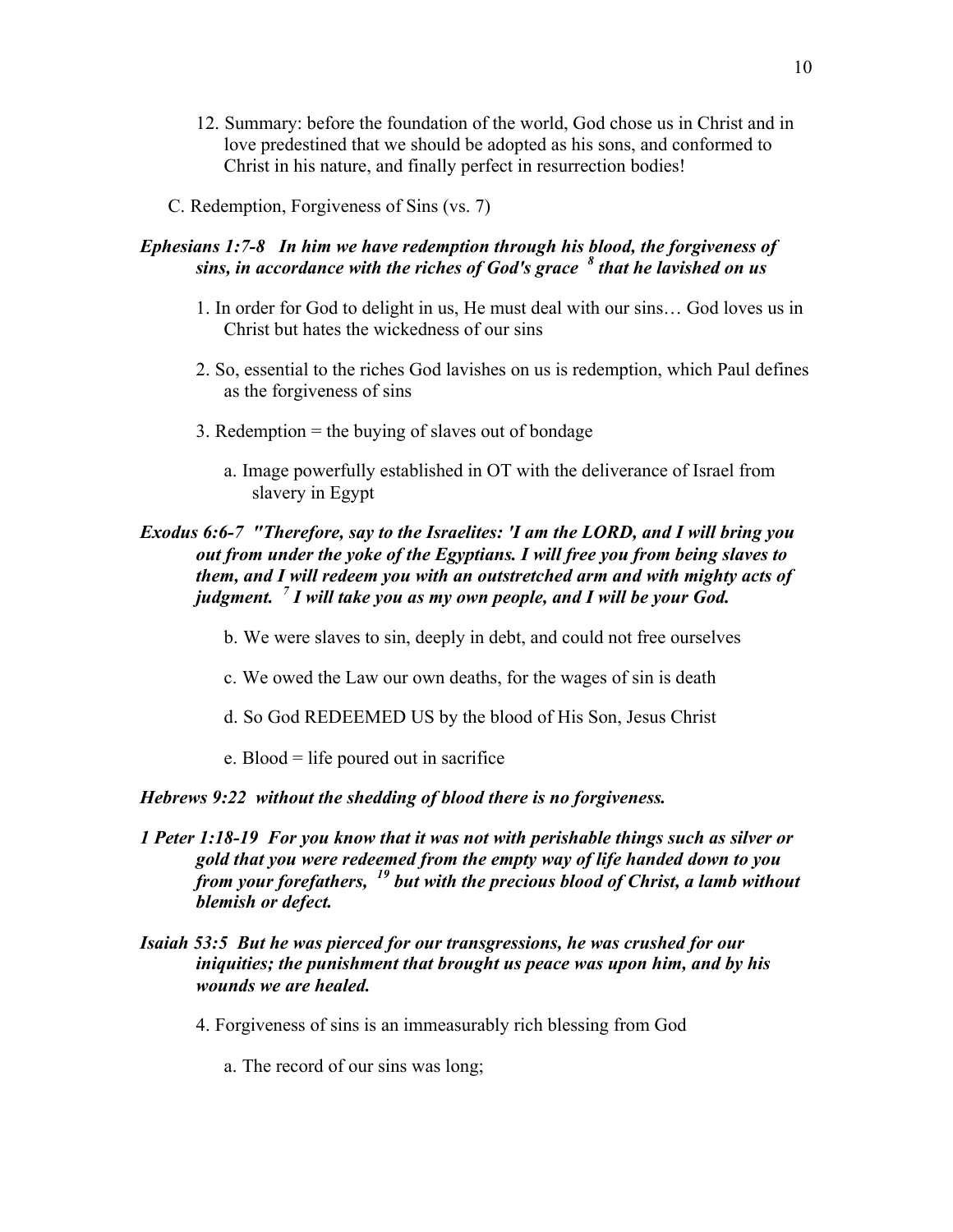### *Matthew 12:36 But I tell you that men will have to give account on the day of judgment for every careless word they have spoken.*

- b. God's holy eyes saw every action, every thought, every inclination of the heart
- c. On Judgment Day, the court will be seated and the books opened, and everyone not redeemed by the blood of Jesus Christ will be condemned by the record of the sins in the books
- d. How incredibly precious are these words:

#### *Psalm 103:12 as far as the east is from the west, so far has he removed our transgressions from us.*

5. And as we've said, God forgives LAVISHLY and CHEERFULLY!! With great joy!!

### *Ephesians 1:7-8 In him we have redemption through his blood, the forgiveness of sins, in accordance with the riches of God's grace <sup>8</sup> that he lavished on us*

- a. God is not begrudging in His forgiveness; not sluggish or reluctant
- b. He actually celebrates with incredible joy before the angels in heaven every time a sinner repents on earth
- D. Wisdom and Understanding (vs. 8)

### *Ephesians 1:7-8 in accordance with the riches of God's grace <sup>8</sup> that he lavished on us with all wisdom and understanding.*

- 1. God actually transforms our minds in Christ by the Spirit to understand God's thoughts, God's word, God's plans, God's motives, God's actions
- 2. The transformed mind is of the essence of our salvation
	- a. Our former darkness
- *Titus 3:3 At one time we too were* **foolish***, disobedient, deceived and enslaved by all kinds of passions and pleasures. We lived in malice and envy, being hated and hating one another.*
- *Ephesians 4:17-18 So I tell you this, and insist on it in the Lord, that you must no longer live as the Gentiles do, in the futility of their thinking. <sup>18</sup> They are darkened in their understanding and separated from the life of God because of the ignorance that is in them due to the hardening of their hearts.*
	- b. Our transformation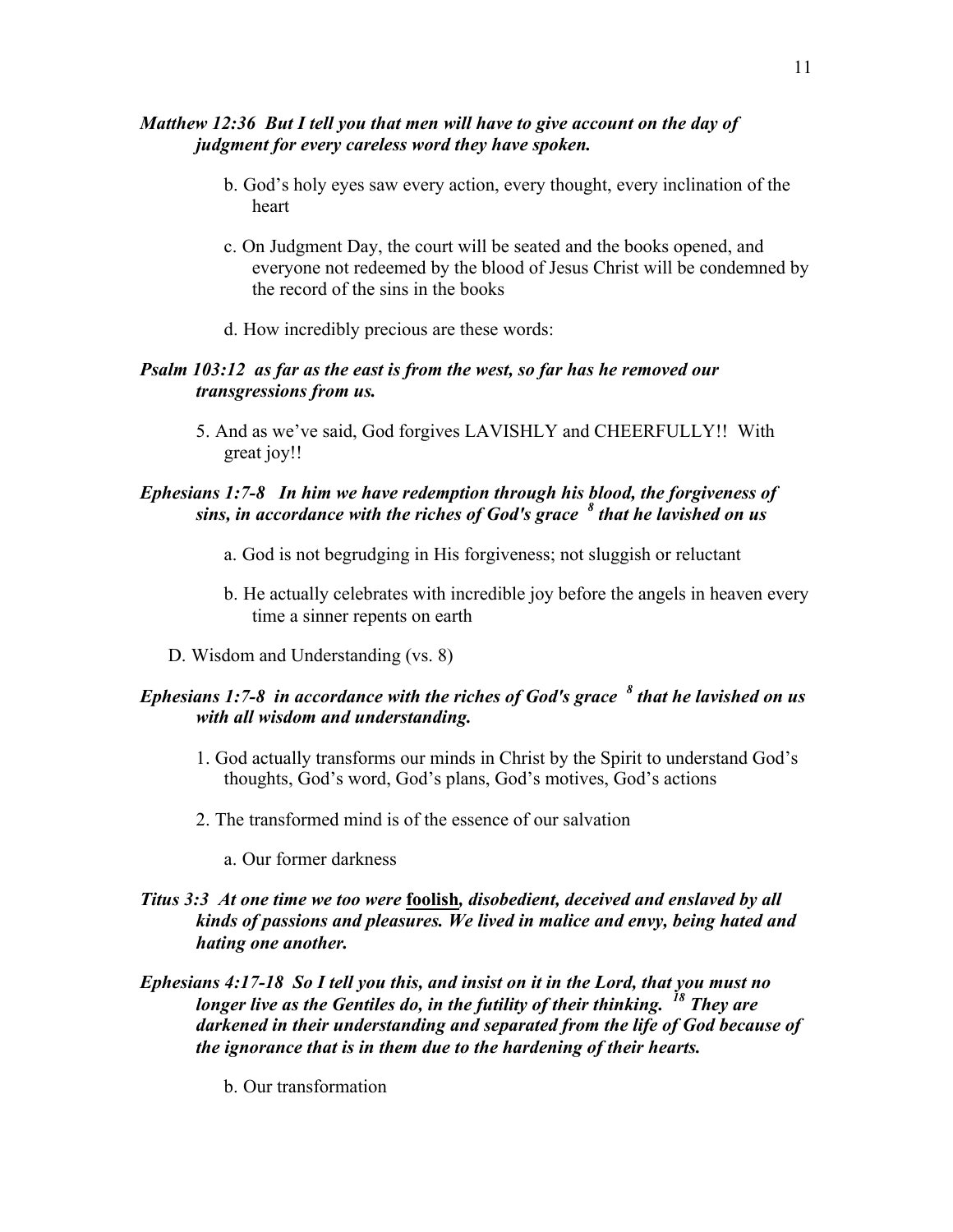### *Ephesians 4:23-24 made new in the attitude of your minds; <sup>24</sup> and to put on the new self, created to be like God in true righteousness and holiness.*

- 3. God gives us the indwelling Holy Spirit and clears our minds so that now we are characterized by WISDOM and UNDERSTANDING
	- a. The greatest wisdom is to flee to Christ for salvation

### *2 Timothy 3:15 you have known the holy Scriptures, which are able to make you wise for salvation through faith in Christ Jesus.*

- b. But all the other truths of the Bible come with it as well
- c. The Bible is no longer a dark and confusing book; the ways of God are no longer bizarre and incomprehensible; more and more we are given WISDOM and UNDERSTANDING
- d. Paul prays for this as an ongoing issue for the Ephesians

### *Ephesians 1:17 I keep asking that the God of our Lord Jesus Christ, the glorious Father, may give you the Spirit of wisdom and revelation, so that you may know him better.*

E. Revelation (vs. 9)

### *Ephesians 1:9-10 And he made known to us the mystery of his will according to his good pleasure, which he purposed in Christ, <sup>10</sup> to be put into effect when the times will have reached their fulfillment-- to bring all things in heaven and on earth together under one head, even Christ.*

- 1. The word "mystery" in Paul's epistles does not mean something that we have to solve based on clues… like a Sherlock Holmes case
- 2. Neither does it mean something that soars so far above our human minds that it is impossible for any human being to comprehend it
- 3. What it does mean is something that was KEPT HIDDEN IN THE MIND OF GOD for the right time to be revealed; and that human beings could not have discerned it or reasoned it out ahead of time by our natural abilities… God had to reveal it
- 4. And so this is a lavish gift of grace… revelation to understand God's overall purpose in this incredible salvation plan
- 5. Verse 9 said he "made known to us" the mystery of his will…
- 6. It has now been revealed by the Spirit and we CAN understand it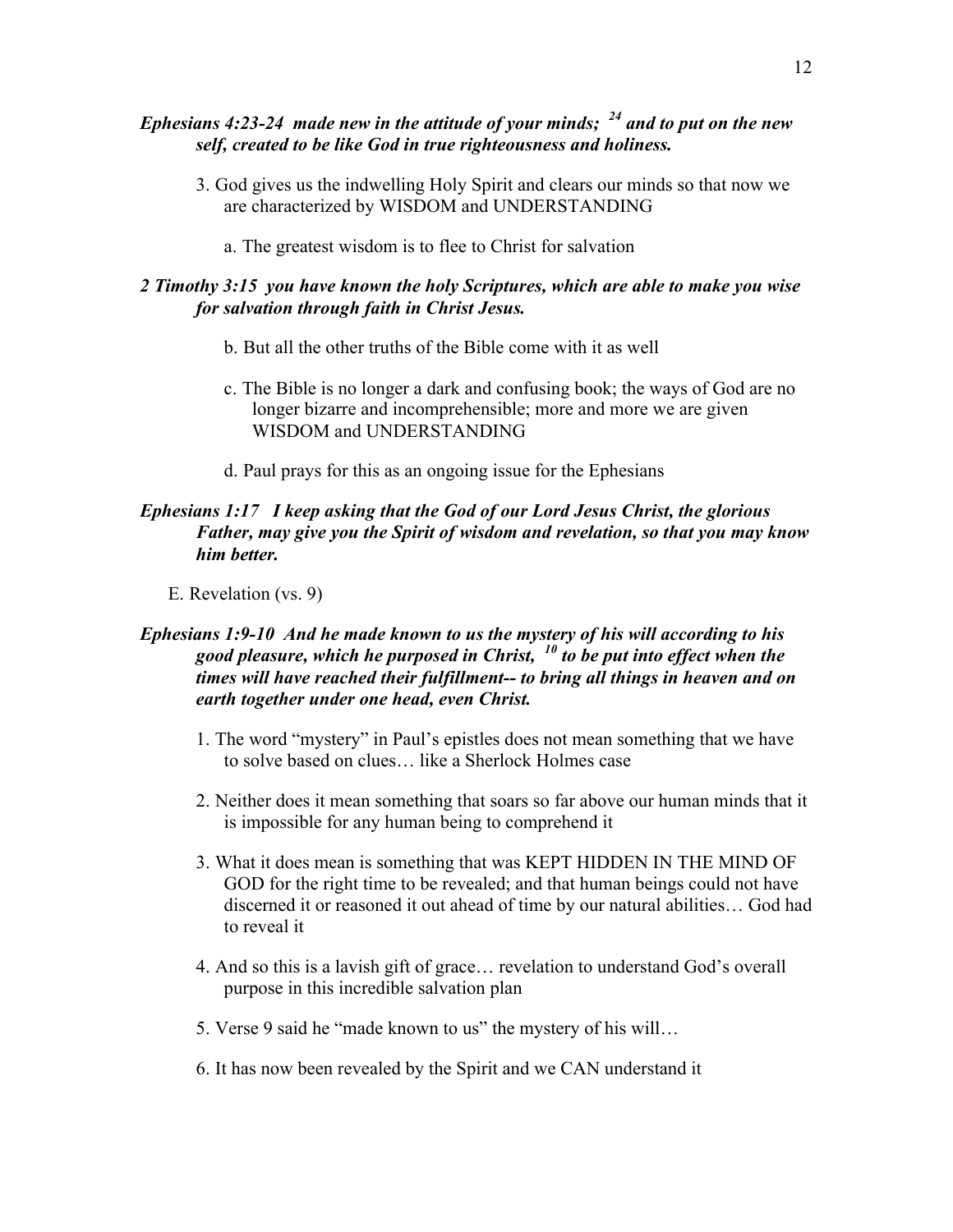- IV. God's Mysterious Goal for the Universe: Unity (vs. 9-10)
- *Ephesians 1:9-10 And he made known to us the mystery of his will according to his good pleasure, which he purposed in Christ, <sup>10</sup> to be put into effect when the times will have reached their fulfillment-- to bring all things in heaven and on earth together under one head, even Christ.*
	- A. Here is Unveiled God's Overall PURPOSE for the UNIVERSE
	- B. It says it is the "mystery of His will" which He PURPOSED IN CHRIST
		- 1. Before the foundation of the world, God planned this ultimate end in Christ
		- 2. "In Christ" = Christ's redemptive work was central to what He would do in the universe
	- C. Timing: this plan would be put into effect when the "times will have reached their fulfillment"
		- 1. Literally:

## *NAS Ephesians 1:10 with a view to an administration suitable to the fullness of the times*

- a. Administration = management, oversight… a plan that requires navigation and unfolding
- b. The view was looking ahead to the FULLNESS OF THE TIMES
- c. Or the consummation of human history
- d. The end of the ages began with the first coming of Christ

### *Hebrews 1:2 in these last days he has spoken to us by his Son, whom he appointed heir of all things, and through whom he made the universe.*

### *1 Peter 1:20 He was chosen before the creation of the world, but was revealed in these last times for your sake.*

- 2. God's plan was to unfold all the way to the end of time… everything was considered and put into place
- 3. Not until the end of time would every aspect of this plan come to fruition
- D. Bringing All Things Together Under One Head… Christ
	- 1. As we mentioned a few weeks ago, sin has had a devastating effect in the universe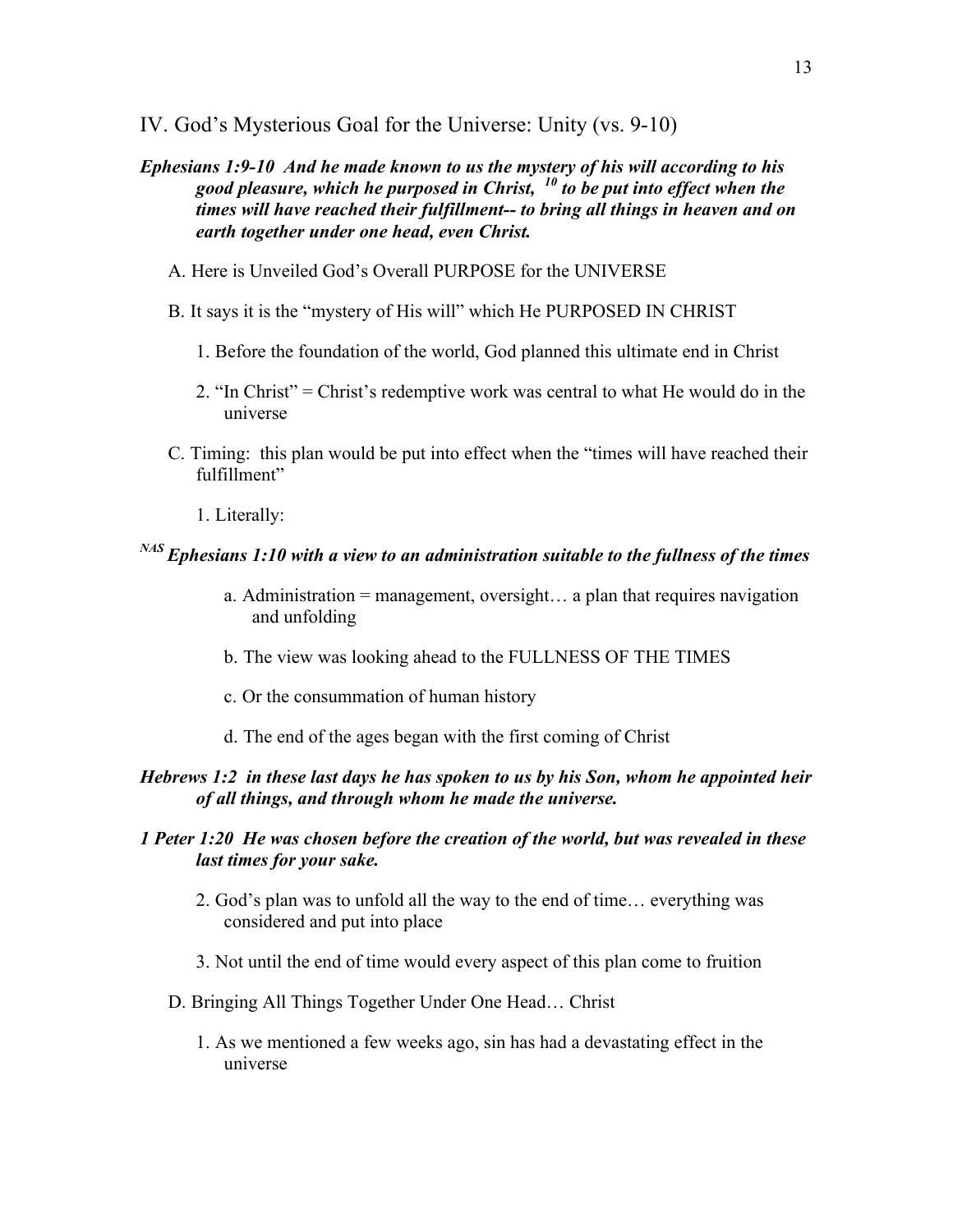- 2. God made everything in heaven and earth in perfect unity, perfect harmony with each other
- 3. Everything had its place, its ordained sphere, its place in the cosmos
- 4. Satan rebelled against God: he desired to take God's throne from him; he led a rebellion of some angels against God, but he lost and was thrown from heaven to earth
- 5. Satan then led Adam into rebellion, and through Adam, the entire human race
- 6. As a result, the heavenly realms were in conflict, in warfare; the earth below also in conflict through strife, discord, jealousy, fits of rage, dissensions, factions, envy
	- a. Broken relationships… brother killing brother; kingdoms rising up to wage war against each other
	- b. Broken marriages… husbands and wives in conflict with each other
	- c. Broken families… fathers abusing children, children disobeying parents
	- d. Society in abject disarray
	- e. SO ALSO the earth itself… groaning in bondage to decay
	- f. Terrible disunity… like a fragmentation grenade
- 7. God's plan for the consummation of the ages is to bring all things back under one head, Christ… total unity between heaven and earth; the ground no longer cursed, our bodies no longer cursed, our souls no longer in rebellion
- 8. Everything in perfect unity, harmony with one another UNDER ONE HEAD, **CHRIST!** 
	- a. This does not mean every human being will be saved
	- b. We know that there are many passages of scripture that make plain there will be sheep and goats, wheat and weeds... believers and unbelievers
	- c. But all who are redeemed will be in perfect unity with God, and with each other, and with nature

#### V. God's Ultimate Purpose for Making Us Rich: Worship

#### *Ephesians 1:6 to the praise of his glorious grace, which he has freely given us in the One he loves.*

A. This Amazing Section of Scripture Shows How Rich We Are in Christ!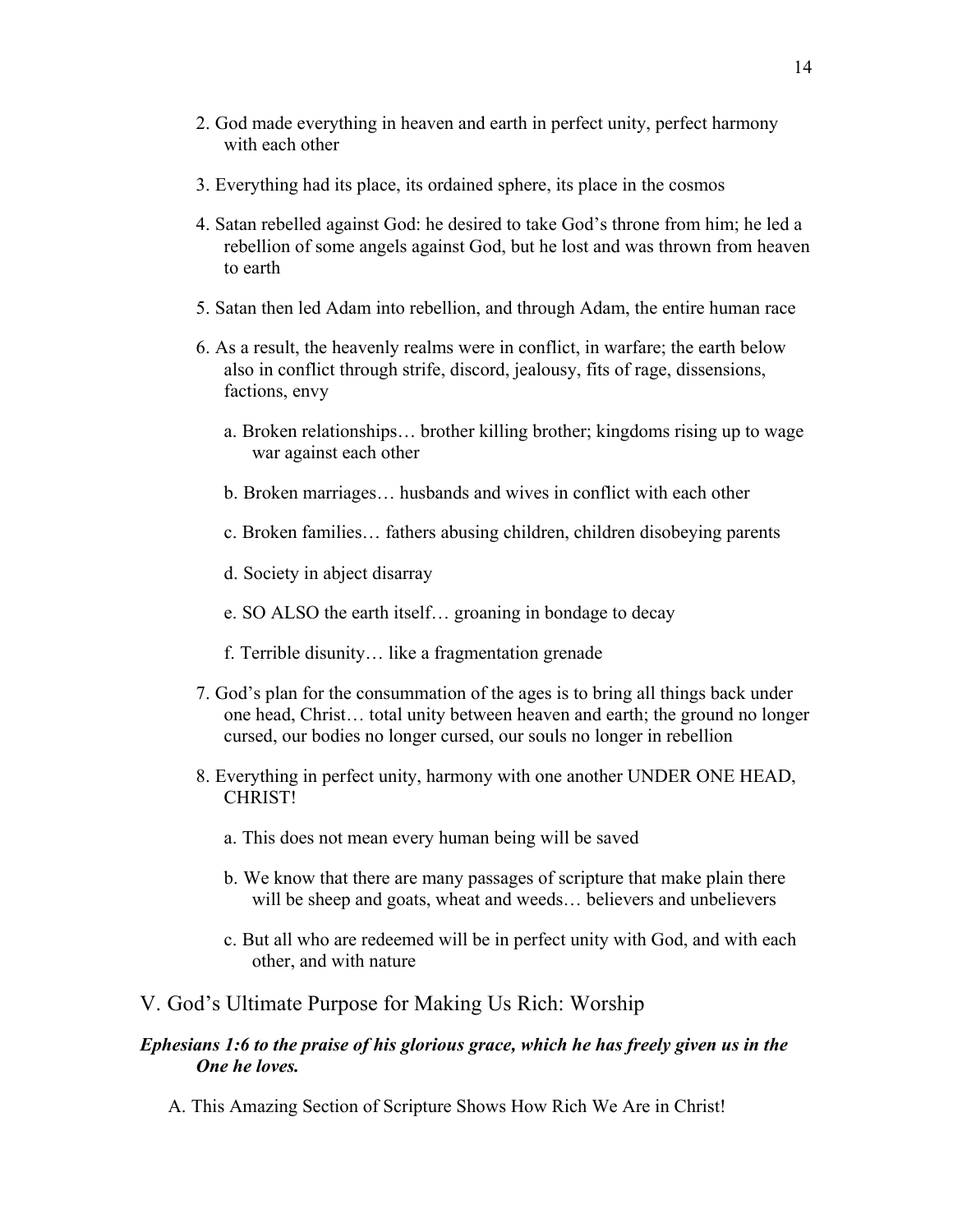- B. God's Reason for this Grace: Ultimately is the Praise of His Glory
- C. That We Would Spend Eternity in Heaven Praising How Lavishly Generous He Was with Sinners Like Us!!!

### VI. Applications

- A. Worship Him… NOW!!!
	- 1. How can we not just praise God the Father for all these amazing things?
	- 2. How can we not just melt in adoration to the Savior, Jesus Christ, whose blood has purchased every one of these blessings?
	- 3. Let's offer thanks and praise to Him day after day!!!
	- 4. He did all this "for the praise of His glorious grace"… we don't need to wait till we get to heaven to praise Him
- B. Salvation: Come to Christ NOW!!
	- 1. There is no other Savior… no other way that our sins can be forgiven than by the blood of Christ!
	- 2. How can I know I'm not saved? These things up till now have held no interest for me, they make no sense, there's no attraction for me… if that's still the case, you're on the outside looking in
	- 3. But if you are drawn in by all these things, if you find them attractive, if they're making sense to you, then God is drawing you to Christ
	- 4. Call on His name today for forgiveness of sins
	- 5. Look to the cross of Christ for that forgiveness
- C. Riches
	- 1. Christian: go over this inventory of your spiritual blessings on a daily basis
	- 2. See and know how rich you are in the heavenly realms in Christ Jesus
	- 3. Chase away anxiety and complaining… fill your mouth with thankfulness
		- a. John Newton's illustration
- Suppose a man was going to New York to take possession of a large estate, and his [carriage] should break down a mile before he got to the city, which obliged him to walk the rest of the way; what a fool we should think him,